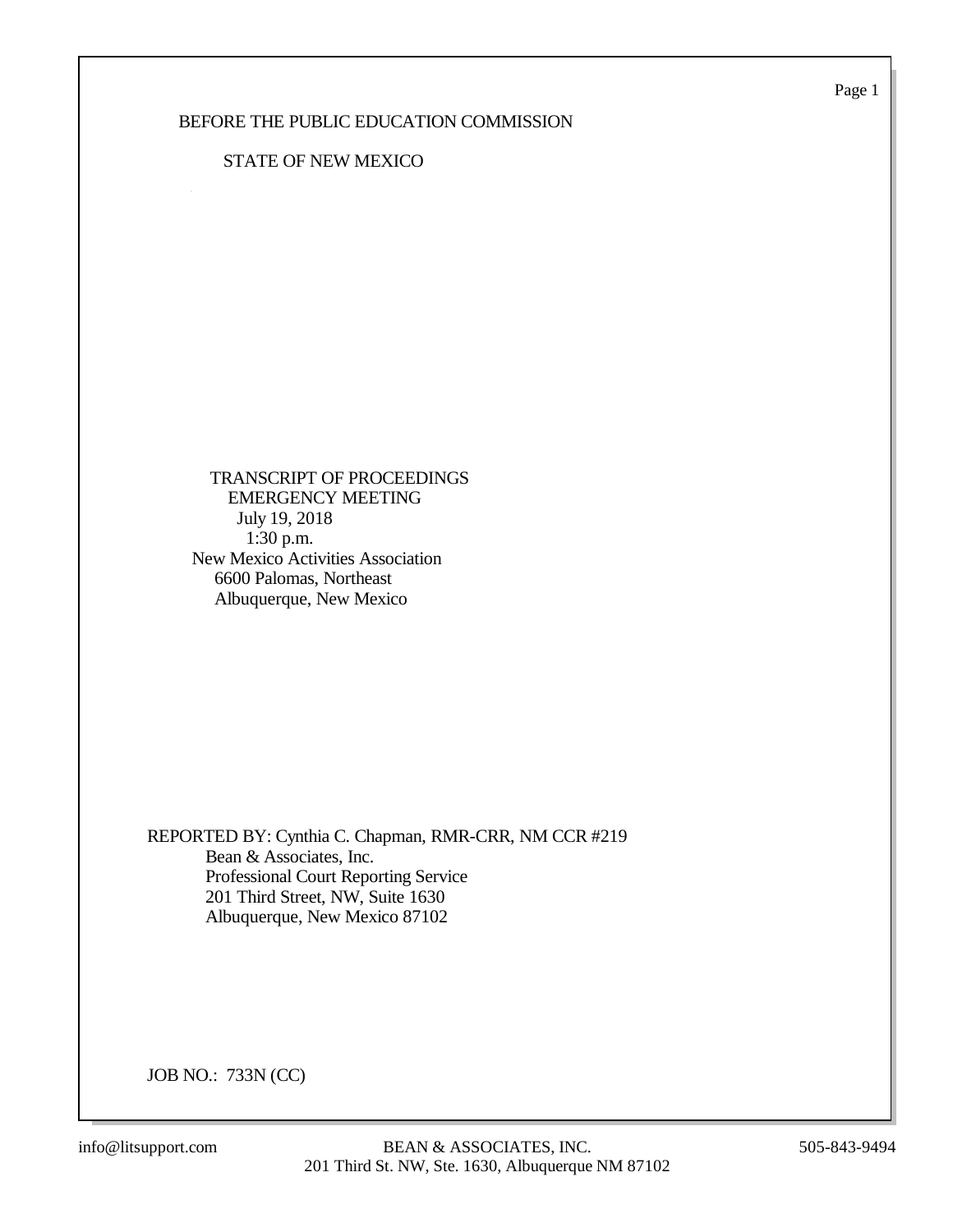| Page 2                                                                                                                                                                                                                                                                                                                                                                                                                                                                                                                                                                                                  | Page 4                                                                                                                                                                                                                                                                                                                                                                                                                                                                                                                                                                                                                                                                                                                                                                                                                                                                                                                                                                                                                                                                                                                       |
|---------------------------------------------------------------------------------------------------------------------------------------------------------------------------------------------------------------------------------------------------------------------------------------------------------------------------------------------------------------------------------------------------------------------------------------------------------------------------------------------------------------------------------------------------------------------------------------------------------|------------------------------------------------------------------------------------------------------------------------------------------------------------------------------------------------------------------------------------------------------------------------------------------------------------------------------------------------------------------------------------------------------------------------------------------------------------------------------------------------------------------------------------------------------------------------------------------------------------------------------------------------------------------------------------------------------------------------------------------------------------------------------------------------------------------------------------------------------------------------------------------------------------------------------------------------------------------------------------------------------------------------------------------------------------------------------------------------------------------------------|
| 1<br><b>APPEARANCES</b><br>$\boldsymbol{2}$<br><b>COMMISSIONERS:</b><br>3<br>MS. PATRICIA GIPSON, Chair<br>MS. KARYL ANN ARMBRUSTER, Secretary<br>4<br>MR. TIM CRONE, Member<br>MS. DANIELLE JOHNSTON, Member<br>5<br>MR. DAVID ROBBINS, Member<br>MS. TRISH RUIZ, Member<br>6<br>MS. CARMIE TOULOUSE, Member<br>7<br>NMPED and Charter School Division Staff:<br>8<br>MS. BEVERLY FRIEDMAN, Custodian of Records<br>9<br>Liaison to the PEC<br>10<br>Counsel to the NMPEC: MS. AMI JAEGER<br>11<br>Attorney at Law<br>12<br>13<br>14<br>15<br>16<br>17<br>18<br>19<br>20<br>21<br>22<br>23<br>24<br>25 | 1<br>THE CHAIR: We're going to bring to order<br>$\overline{c}$<br>this Emergency Meeting of the Public Education<br>3<br>Commission.<br>$\overline{4}$<br>It is Thursday, July 19th, and it is<br>5<br>1:31 p.m. And we will begin the meeting by the<br>6<br>Pledge of Allegiance and Salute to the New Mexico<br>7<br>Flag.<br>8<br>COMMISSIONER TOULOUSE: Madam Chair, I<br>9<br>will say the Salute to the flag; but I will not say<br>10<br>the Pledge, per my statement yesterday.<br>11<br>THE CHAIR: All right.<br>12<br>(Pledge of Allegiance and Salute to the<br>13<br>New Mexico Flag conducted.)<br>14<br>THE CHAIR: Commissioner Armbruster, can<br>15<br>we have roll call, please?<br>16<br><b>COMMISSIONER ARMBRUSTER: Commissioner</b><br>17<br>Robbins?<br>18<br><b>COMMISSIONER ROBBINS: Present.</b><br>19<br><b>COMMISSIONER ARMBRUSTER: Commissioner</b><br>20<br>Toulouse?<br>21<br><b>COMMISSIONER TOULOUSE: Present.</b><br>22<br><b>COMMISSIONER ARMBRUSTER: Commissioner</b><br>23<br>Armbruster is here.<br>24<br>Commissioner Conyers is not here.<br>25<br>Commissioner Peralta is not here. |
| Page 3<br>$\mathbf{1}$<br>INDEX TO PROCEEDINGS<br>2<br>Call to Order, Roll Call,<br>4<br>1<br>Pledge of Allegiance and<br>3<br>Salute to the New Mexico Flag<br>4<br>Approval of Agenda<br>5<br>2<br>5<br>3<br><b>Executive Session</b><br>6<br>6<br>4<br>Adjourn<br>11<br>7<br>REPORTER'S CERTIFICATE<br>12<br>$\,$ 8 $\,$<br><b>ATTACHMENTS:</b><br>9<br>1. Visitors Sign-In Sheet<br>10<br>11<br>12<br>13<br>14<br>15<br>16<br>17<br>18<br>19<br>20<br>21<br>22<br>23<br>24<br>25                                                                                                                    | Page 5<br>1<br>Commissioner Gipson?<br>2<br>THE CHAIR: Here.<br>3<br><b>COMMISSIONER ARMBRUSTER: Commissioner</b><br>$\overline{4}$<br>Johnston?<br>5<br><b>COMMISSIONER JOHNSTON: Present.</b><br>6<br>THE CHAIR: Commissioner Crone?<br>7<br><b>Commissioner Crone?</b><br>8<br>COMMISSIONER CRONE: I'm sorry. I'm<br>9<br>gossipping. I'm here.<br>10<br>COMMISSIONER ARMBRUSTER: Commissioner<br>11<br>Ruiz?<br>12<br><b>COMMISSIONER RUIZ: Present.</b><br>13<br><b>COMMISSIONER ARMBRUSTER: Commissioner</b><br>14<br>Caballero is not here.<br>15<br>So we have a quorum of seven.<br>16<br>THE CHAIR: Thank you. Okay.<br>17<br>So I don't know if the Commissioners have<br>18<br>copies of the agenda.<br>19<br>COMMISSIONER ARMBRUSTER: It's just this<br>20<br>paper?<br>21<br>THE CHAIR: All right. Okay. So you can<br>22<br>take a quick look at it.<br>23<br>COMMISSIONER TOULOUSE: I'll share.<br>24<br>COMMISSIONER CRONE: Okay.<br>25<br>THE CHAIR: So if there are no changes to                                                                                                                         |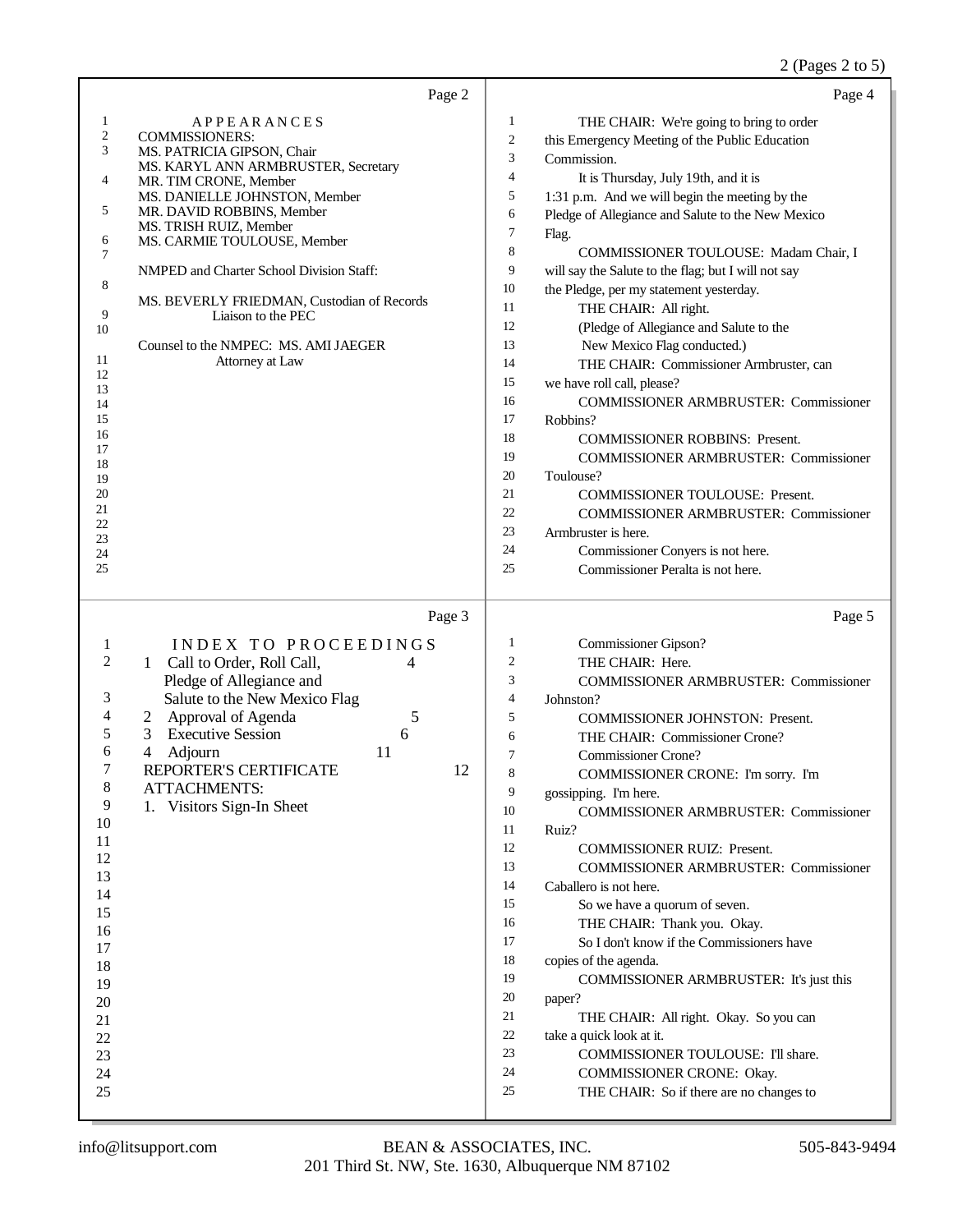|                | Page 6                                                  |                | Page 8                                                             |
|----------------|---------------------------------------------------------|----------------|--------------------------------------------------------------------|
| $\mathbf{1}$   | the agenda, I'll have a motion to approve the           | 1              | THE CHAIR: Motion passes, 7-0. So I will                           |
| $\overline{c}$ | agenda.                                                 | $\overline{c}$ | ask those that are in the audience to please step                  |
| 3              | COMMISSIONER RUIZ: (Indicates.)                         | 3              | outside now.                                                       |
| 4              | THE CHAIR: A motion by Commissioner Ruiz.               | $\overline{4}$ | Do you want -- we could do that. Would                             |
| 5              | <b>COMMISSIONER CRONE: Second.</b>                      | 5              | you prefer -- 'cause there's a separate room.                      |
| 6              | THE CHAIR: Second by Commissioner Crone.                | 6              | COMMISSIONER TOULOUSE: I can get in                                |
| 7              | All in favor?                                           | 7              | there.                                                             |
| 8              | (Commissioners so indicate.)                            | 8              | THE CHAIR: Trish, can you get in there?                            |
| 9              | THE CHAIR: Opposed?                                     | 9              | COMMISSIONER RUIZ: Yes, ma'am.                                     |
| 10             | (No response.)                                          | 10             | (Executive Session conducted.)                                     |
| 11             | THE CHAIR: Hearing no opposition, the                   | 11             | THE CHAIR: I'm going to call us back. I                            |
| 12             | motion passes.                                          | 12             | affirm that the matters discussed in the Closed                    |
| 13             | I am going to now make a motion to go into              | 13             | Meeting were limited to those stated in the motion                 |
| 14             | <b>Executive Session.</b>                               | 14             | to close, and no action was taken.                                 |
| 15             | I move that the Commission enter into                   | 15             | And I'm going to ask Commissioner                                  |
| 16             | Closed Meeting, pursuant to NMSA 1978                   | 16             | Armbruster to take a roll-call vote to bring us back               |
| 17             | Section 10-15-1( $H$ )(7), which provides that meetings | 17             | into Open Session.                                                 |
| 18             | subject to the attorney-client privilege pertaining     | 18             | <b>COMMISSIONER ARMBRUSTER: Commissioner</b>                       |
| 19             | to threatened or pending litigation in which the        | 19             | Toulouse?                                                          |
| 20             | public body is or may become a participant              | 20             | COMMISSIONER TOULOUSE: Yes.                                        |
| 21             | authorizes the Commission to meet in a Closed           | 21             | <b>COMMISSIONER ARMBRUSTER: Commissioner</b>                       |
| 22             | Meeting.                                                | 22             | Robbins?                                                           |
| 23             | The following items will be discussed:                  | 23             | <b>COMMISSIONER ROBBINS: Yes.</b>                                  |
| 24             | Student Athlete Headquarters Academy.                   | 24             | <b>COMMISSIONER ARMBRUSTER: Commissioner</b>                       |
| 25             | Do I have a second?                                     | 25             | Ruiz?                                                              |
|                |                                                         |                |                                                                    |
|                | Page 7                                                  |                | Page 9                                                             |
|                |                                                         |                |                                                                    |
| $\mathbf{1}$   | COMMISSIONER RUIZ: Second.                              | $\mathbf{1}$   | COMMISSIONER RUIZ: Yes.                                            |
| 2              | THE CHAIR: There's a second by                          | 2<br>3         | <b>COMMISSIONER ARMBRUSTER: Commissioner</b>                       |
| 3<br>4         | Commissioner Ruiz.                                      | 4              | Johnston?                                                          |
| 5              | Roll-call vote, please.                                 | 5              | COMMISSIONER JOHNSTON: Yes.                                        |
| 6              | <b>COMMISSIONER ARMBRUSTER: Commissioner</b>            | 6              | <b>COMMISSIONER ARMBRUSTER: Commissioner</b>                       |
| 7              | Ruiz?<br><b>COMMISSIONER RUIZ: Yes.</b>                 | $\tau$         | Crone?<br><b>COMMISSIONER CRONE: Yes.</b>                          |
| 8              | <b>COMMISSIONER ARMBRUSTER: Commissioner</b>            | 8              | <b>COMMISSIONER ARMBRUSTER: Commissioner</b>                       |
| 9              | Gipson?                                                 | 9              | Gipson?                                                            |
| 10             | THE CHAIR: Yes.                                         | 10             | THE CHAIR: Yes.                                                    |
| 11             | <b>COMMISSIONER ARMBRUSTER: Commissioner</b>            | 11             | COMMISSIONER ARMBRUSTER: Commissioner                              |
| 12             | Robbins?                                                | 12             | Armbruster votes "Yes."                                            |
| 13             | COMMISSIONER ROBBINS: Yes.                              | 13             | Seven to zero, the motion passes.                                  |
| 14             | <b>COMMISSIONER ARMBRUSTER: Commissioner</b>            | 14             | THE CHAIR: Thank you.                                              |
| 15             | Toulouse?                                               | 15             | And I'm going to make a motion to send a                           |
| 16             | COMMISSIONER TOULOUSE: Yes.                             | 16             | Notice of Suspension of Student Athlete Headquarters               |
| 17             | <b>COMMISSIONER ARMBRUSTER: Commissioner</b>            | 17             | Academy Charter School's charter for material                      |
| 18             | Crone?                                                  | 18             | violation of the charter contract for failing to                   |
| 19             | COMMISSIONER CRONE: Yes.                                | 19             | accomplish requirements of law, rule, charter                      |
| 20             | <b>COMMISSIONER ARMBRUSTER: Commissioner</b>            | 20             | bylaws, or charter contract that substantially                     |
| 21             | Armbruster votes "Yes."                                 | 21             | affects employees' or students' rights or                          |
| 22             | Commissioner Johnston?                                  | $22\,$         | privileges.                                                        |
| 23             | COMMISSIONER JOHNSTON: Yes.                             | 23             | <b>COMMISSIONER ARMBRUSTER: Second.</b>                            |
| 24<br>25       | COMMISSIONER ARMBRUSTER: Seven-to-zero<br>vote.         | 24<br>25       | THE CHAIR: Do I have a second?<br>There's a second by Commissioner |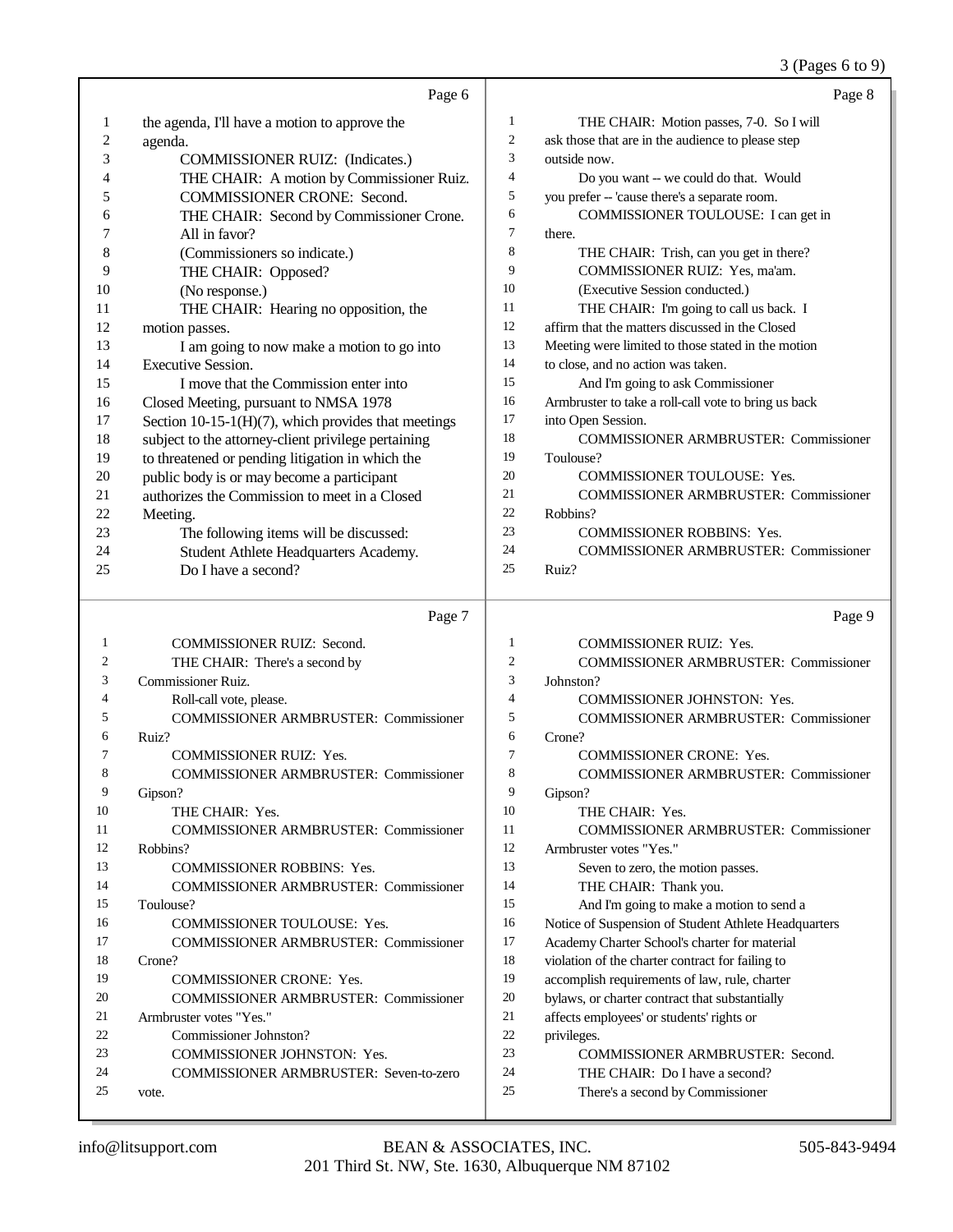4 (Pages 10 to 13)

|                                    | Page 10                                      |                  | Page 12                                                                                                    |
|------------------------------------|----------------------------------------------|------------------|------------------------------------------------------------------------------------------------------------|
| 1                                  | Armbruster.                                  | 1                | BEFORE THE PUBLIC EDUCATION COMMISSION                                                                     |
| 2                                  | Can we have a roll-call vote, please?        | $\mathfrak{2}$   | <b>STATE OF NEW MEXICO</b>                                                                                 |
| 3                                  | <b>COMMISSIONER ARMBRUSTER: Commissioner</b> | 3                |                                                                                                            |
| 4                                  | Gipson?                                      | 4                |                                                                                                            |
| 5                                  | THE CHAIR: Yes.                              | 5                |                                                                                                            |
| 6                                  | <b>COMMISSIONER ARMBRUSTER: Commissioner</b> | 6                |                                                                                                            |
| 7                                  | Robbins?                                     | 7                | REPORTER'S CERTIFICATE                                                                                     |
| 8                                  | COMMISSIONER ROBBINS: Yes.                   | 8                | I, Cynthia C. Chapman, RMR, CCR #219, Certified                                                            |
| 9                                  | <b>COMMISSIONER ARMBRUSTER: Commissioner</b> | 9                | Court Reporter in the State of New Mexico, do hereby<br>certify that the foregoing pages constitute a true |
| 10                                 | Crone?                                       | 10<br>11         | transcript of proceedings had before the said                                                              |
| 11                                 | COMMISSIONER CRONE: Yes.                     | 12               | NEW MEXICO PUBLIC EDUCATION COMMISSION, held in the                                                        |
| 12                                 | <b>COMMISSIONER ARMBRUSTER: Commissioner</b> | 13               | State of New Mexico, County of Bernalillo, in the                                                          |
| 13                                 | Toulouse?                                    | 14               | matter therein stated.                                                                                     |
| 14                                 | COMMISSIONER TOULOUSE: Yes.                  | 15               | In testimony whereof, I have hereunto set my                                                               |
| 15                                 | <b>COMMISSIONER ARMBRUSTER: Commissioner</b> | 16               | hand on July 23, 2018.                                                                                     |
| 16                                 | Ruiz?                                        | 17               |                                                                                                            |
| 17                                 | <b>COMMISSIONER RUIZ: Yes.</b>               | 18               |                                                                                                            |
| 18                                 | <b>COMMISSIONER ARMBRUSTER: Commissioner</b> | 19               |                                                                                                            |
| 19                                 | Johnston?                                    |                  | Cynthia C. Chapman, RMR-CRR, NM CCR #219                                                                   |
| 20                                 | COMMISSIONER JOHNSTON: Yes.                  | 20               | BEAN & ASSOCIATES, INC.                                                                                    |
| 21                                 | COMMISSIONER ARMBRUSTER: Commissioner        |                  | 201 Third Street, NW, Suite 1630                                                                           |
| 22                                 | Armbruster votes "Yes."                      | 21               | Albuquerque, New Mexico 87102                                                                              |
| 23                                 | It's a seven-to-zero vote.                   | 22               |                                                                                                            |
| 24                                 | THE CHAIR: Motion passes, seven to zero.     | 23               |                                                                                                            |
| 25                                 | Can I have a motion to adjourn, please?      | 24<br>25         | Job No.: 733N (CC)                                                                                         |
|                                    |                                              |                  |                                                                                                            |
|                                    | Page 11                                      |                  | Page 13                                                                                                    |
| 1                                  | <b>COMMISSIONER TOULOUSE:</b> So move.       | $\mathbf{1}$     | <b>RECEIPT</b>                                                                                             |
| $\overline{c}$                     | <b>COMMISSIONER ROBBINS: Second.</b>         | $\boldsymbol{2}$ | JOB NUMBER: 733N CC Date: 7/19/18                                                                          |
| 3                                  | TRIAL OFFICER: There's a motion by           | $\mathfrak{Z}$   | PROCEEDINGS: EMERGENCY MEETING                                                                             |
| 4                                  | Commissioner Toulouse; there's a second by   | 4                | CASE CAPTION: In re: Emergency Meeting of the Public                                                       |
| 5                                  | Commissioner Robbins.                        | 5                | <b>Education Commission</b>                                                                                |
| 6                                  | All in favor?                                | 6                | *************************                                                                                  |
| 7                                  | (Commissioners so indicate.)                 | 7                | ATTORNEY: MS. BEVERLY FRIEDMAN - PED                                                                       |
| $\overline{\mathbf{x}}$<br>$\circ$ | THE CHAIR: Opposed?                          | 8                | DOCUMENT: Transcript / Exhibits / Disks / Other                                                            |
| 9                                  | (No response.)                               | 9                | DATE DELIVERED: ________________ DEL'D BY: __________                                                      |
| 10                                 | THE CHAIR: Hearing no opposition, the        | 10               |                                                                                                            |
| 11                                 | meeting is adjourned.                        | 11               | **************************                                                                                 |
| 12                                 | (Proceedings adjourned at 3:05 p.m.)         | 12               | ATTORNEY:                                                                                                  |
| 13                                 |                                              |                  |                                                                                                            |
|                                    |                                              | 13               | DOCUMENT: Transcript / Exhibits / Disks / Other                                                            |
| 14                                 |                                              | 14               | DATE DELIVERED: DEL'D BY:                                                                                  |
| 15                                 |                                              | 15               | REC'D BY: TIME:                                                                                            |
| 16                                 |                                              | 16               | **************************                                                                                 |
| 17                                 |                                              | 17               | ATTORNEY:                                                                                                  |
| 18                                 |                                              | 18               | DOCUMENT: Transcript / Exhibits / Disks / Other                                                            |
| 19                                 |                                              | 19               | DATE DELIVERED: _______________DEL'D BY: ___________                                                       |
| 20                                 |                                              | 20               | REC'D BY: TIME:                                                                                            |
| 21                                 |                                              | 21               | ***************************                                                                                |
| 22                                 |                                              | 22               | ATTORNEY:                                                                                                  |
| 23                                 |                                              | 23               | DOCUMENT: Transcript / Exhibits / Disks / Other                                                            |
| 24                                 |                                              | 24               | DATE DELIVERED: _______________DEL'D BY: ___________                                                       |
| 25                                 |                                              | 25               |                                                                                                            |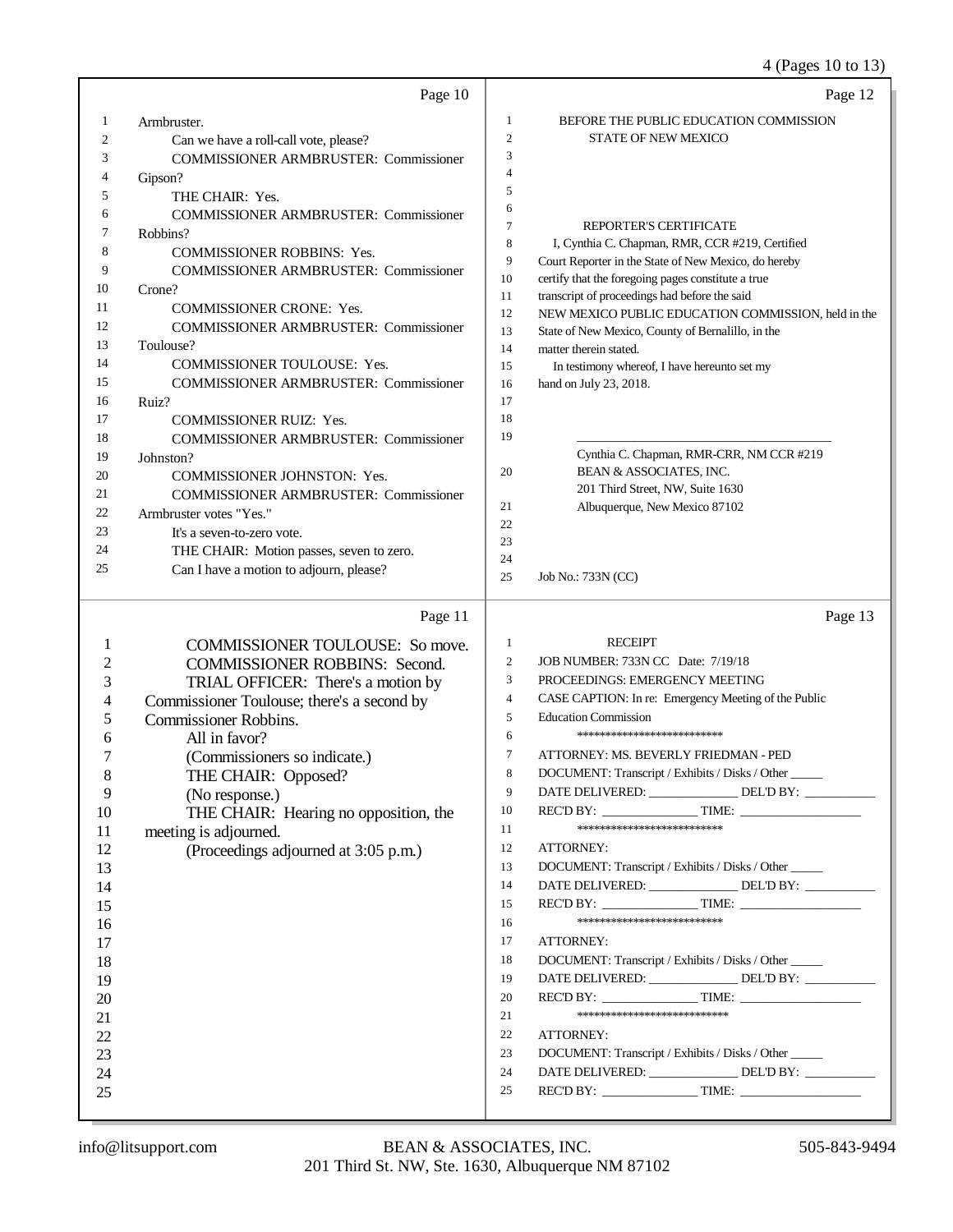| $\mathbf 1$  | BEFORE THE PUBLIC EDUCATION COMMISSION                                                                                           |
|--------------|----------------------------------------------------------------------------------------------------------------------------------|
| $\mathbf{2}$ | STATE OF NEW MEXICO                                                                                                              |
| 3            |                                                                                                                                  |
| 4            |                                                                                                                                  |
| 5            |                                                                                                                                  |
| 6            |                                                                                                                                  |
| 7            | REPORTER'S CERTIFICATE                                                                                                           |
| 8            | I, Cynthia C. Chapman, RMR, CCR #219, Certified                                                                                  |
| 9            | Court Reporter in the State of New Mexico, do hereby                                                                             |
| 10           | certify that the foregoing pages constitute a true                                                                               |
| 11           | transcript of proceedings had before the said                                                                                    |
| 12           | NEW MEXICO PUBLIC EDUCATION COMMISSION, held in the                                                                              |
| 13           | State of New Mexico, County of Bernalillo, in the                                                                                |
| 14           | matter therein stated.                                                                                                           |
| 15           | In testimony whereof, I have hereunto set my                                                                                     |
| 16           | hand on July 23, 2018.                                                                                                           |
| 17           |                                                                                                                                  |
| 18           |                                                                                                                                  |
| 19           | Cynthia Chapman RMR-CRR, NM CCR #219                                                                                             |
| 20           | BEAN & ASSOCIATES, INC.                                                                                                          |
| 21           | 201 Third Street, NW, Suite 1630<br>Albuquerque, New Mexico 87102                                                                |
| 22           |                                                                                                                                  |
| 23           |                                                                                                                                  |
| 24           |                                                                                                                                  |
| 25           | Job No.: 733N (CC)                                                                                                               |
|              | SANTA FE OFFICE<br><b>MAIN OF</b><br>119 East Marcy, Suite 110<br>201 Third NW, Suite<br>Santa Fe, NM 87501<br>Albuquerque, NM 8 |

(505) 989-4949<br>FAX (505) 820-6349

 $\widehat{\textbf{SSOCIATES}}_{\text{inc.}}$ PROFESSIONAL COURT<br>REPORTING SERVICE

MAIN OFFICE<br>
201 Third NW, Suite 1630<br>
Albuquerque, NM 87102<br>
(505) 843-9494<br>
FAX (505) 843-9492<br>
1-800-669-9492<br>
e-mail: info@litsupport.com

 $\overline{12}$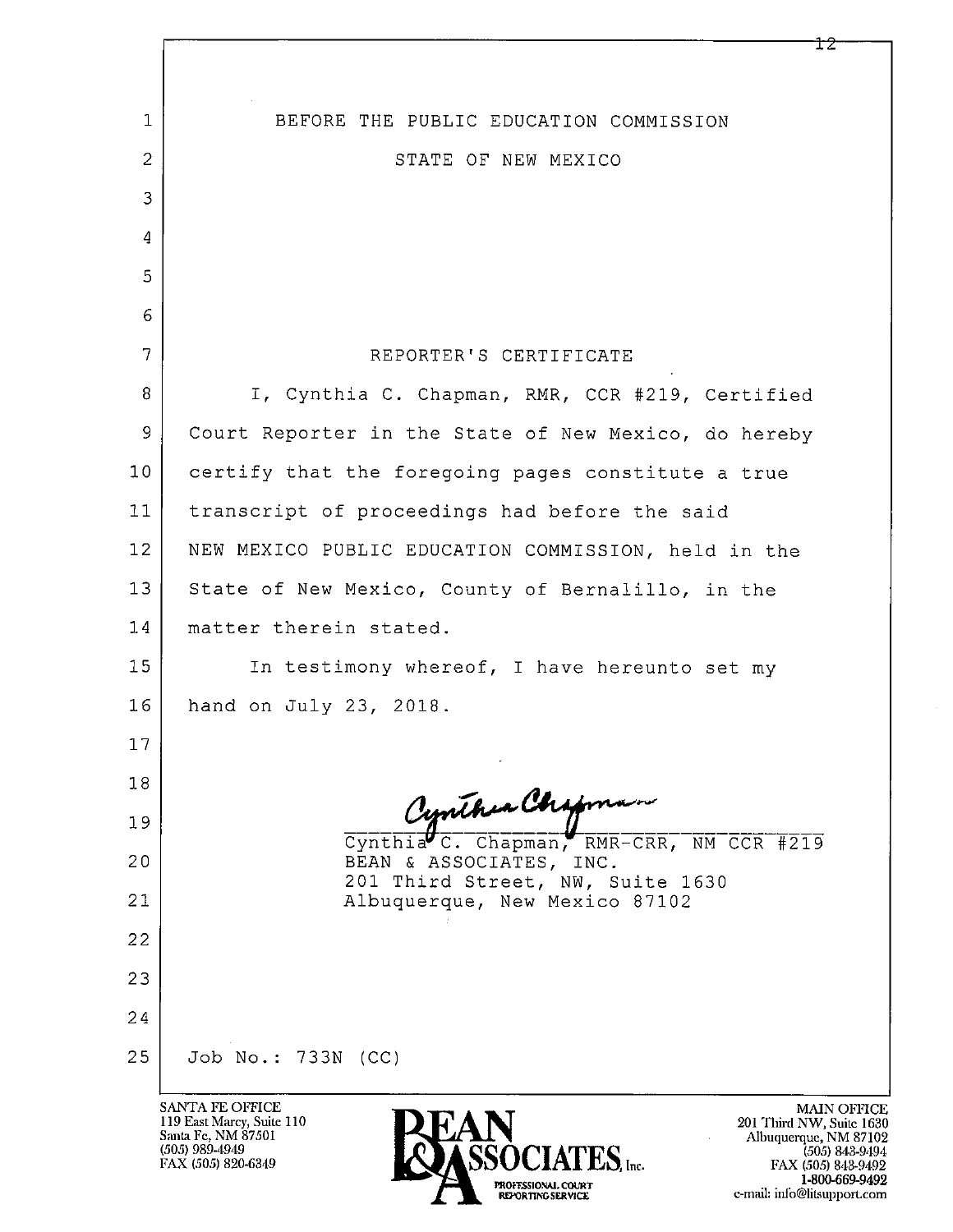|                                        | CCR 1:19 12:8,19                           | Division 2:7                            |
|----------------------------------------|--------------------------------------------|-----------------------------------------|
| A                                      | <b>CERTIFICATE 3:7 12:7</b>                | <b>DOCUMENT</b> 13:8,13,18,23           |
| <b>Academy 6:24 9:17</b>               | Certified 12:8                             |                                         |
| accomplish 9:19                        | certify 12:10                              | E                                       |
| action 8:14                            | Chair 2:3 4:1,8,11,14 5:2,6,16,21          | E 2:1,1 3:1,1,1                         |
| <b>Activities</b> 1:12                 | 5:25 6:4,6,9,11 7:2,10 8:1,8,11            | <b>Education</b> 1:1 4:2 12:1,12 13:5   |
| adjourn 3:6 10:25                      | 9:10, 14, 24 10: 5, 24 11: 8, 10           | <b>Emergency</b> 1:10 4:2 13:3,4        |
| adjourned $11:11,12$                   | changes 5:25                               | employees' 9:21                         |
| affirm $8:12$                          | Chapman 1:19 12:8,19                       | enter 6:15                              |
| agenda 3:4 5:18 6:1,2                  |                                            | <b>Executive 3:5 6:14 8:10</b>          |
| <b>Albuquerque</b> 1:13,21 12:21       | charter 2:7 9:17,17,18,19,20<br>close 8:14 | <b>Exhibits</b> 13:8, 13, 18, 23        |
| <b>Allegiance</b> 3:2 4:6,12           |                                            |                                         |
| <b>AMI</b> 2:10                        | Closed 6:16,21 8:12                        | F                                       |
| <b>ANN</b> 2:3                         | <b>Commission</b> 1:1 4:3 6:15,21 12:1     | failing 9:18                            |
| <b>Approval</b> 3:4                    | 12:12 13:5                                 | favor 6:7 11:6                          |
| approve 6:1                            | <b>Commissioner</b> 4:8,14,16,16,18        | flag $3:34:7,9,13$                      |
| <b>Armbruster</b> 2:3 4:14,16,19,22,23 | 4:19, 19, 21, 22, 22, 24, 25 5:1, 3, 3     | following 6:23                          |
| 5:3, 10, 13, 19 7:5, 8, 11, 14, 17, 20 | 5:5,6,7,8,10,10,12,13,13,19,23             | foregoing 12:10                         |
| 7:21,24 8:16,18,21,24 9:2,5,8          | 5:24 6:3,4,5,6 7:1,3,5,5,7,8,8             | <b>FRIEDMAN 2:8 13:7</b>                |
| 9:11, 12, 23 10:1, 3, 6, 9, 12, 15, 18 | 7:11,11,13,14,14,16,17,17,19               |                                         |
| 10:21,22                               | 7:20, 20, 22, 23, 24 8:6, 9, 15, 18, 18    | G                                       |
| <b>Associates 1:19 12:20</b>           | 8:20, 21, 21, 23, 24, 24 9:1, 2, 2, 4, 5   | $G$ 3:1                                 |
| <b>Association</b> 1:12                | 9:5,7,8,8,11,11,23,25 10:3,3,6,6           | Gipson 2:3 5:1 7:9 9:9 10:4             |
| <b>Athlete</b> 6:24 9:16               | 10:8,9,9,11,12,12,14,15,15,17              | go 6:13                                 |
| <b>ATTACHMENTS 3:8</b>                 | $10:18,18,20,21,21$ $11:1,2,4,5$           | going 4:1 6:13 8:11,15 9:15             |
| <b>Attorney</b> 2:11 13:7,12,17,22     | <b>Commissioners</b> 2:2 5:17 6:8 11:7     | gossipping 5:9                          |
| attorney-client 6:18                   | conducted 4:13 8:10                        |                                         |
| audience 8:2                           | constitute 12:10                           | H                                       |
| authorizes 6:21                        | contract 9:18,20                           | <b>hand</b> 12:16                       |
|                                        | Conyers 4:24                               | Headquarters 6:24 9:16                  |
| B                                      | copies $5:18$                              | <b>Hearing 6:11 11:10</b>               |
| back 8:11,16                           | Counsel 2:10                               | <b>held</b> 12:12                       |
| <b>Bean</b> 1:19 12:20                 | <b>County 12:13</b>                        | hereunto 12:15                          |
| <b>Bernalillo</b> 12:13                | <b>Court</b> 1:20 12:9                     |                                         |
| <b>BEVERLY</b> 2:8 13:7                | Crone 2:4 5:6,7,8,24 6:5,6 7:18            |                                         |
| <b>body</b> 6:20                       | 7:19 9:6,7 10:10,11                        | <b>indicate</b> 6:8 11:7                |
| bring $4:18:16$                        | <b>Custodian 2:8</b>                       | <b>Indicates</b> 6:3                    |
| bylaws 9:20                            | Cynthia 1:19 12:8,19                       | items $6:23$                            |
| $\mathbf C$                            | D                                          | $\mathbf{J}$                            |
| $C$ 1:19 2:1 3:1 12:8,19               | D3:1,1                                     | <b>JAEGER 2:10</b>                      |
| Caballero 5:14                         | <b>DANIELLE 2:4</b>                        | Job 1:25 12:25 13:2                     |
| call 3:2,2 4:15 8:11                   | <b>Date</b> 13:2,9,14,19,24                | <b>Johnston</b> 2:4 5:4,5 7:22,23 9:3,4 |
| <b>CAPTION 13:4</b>                    | DAVID $2:5$                                | 10:19,20                                |
| <b>CARMIE</b> 2:6                      | DEL'D 13:9,14,19,24                        | July 1:11 4:4 12:16                     |
| <b>CASE</b> 13:4                       | <b>DELIVERED</b> 13:9,14,19,24             |                                         |
| cause 8:5                              | <b>discussed</b> 6:23 8:12                 | $\bf K$                                 |
| CC 1:25 12:25 13:2                     | <b>Disks</b> 13:8, 13, 18, 23              | <b>KARYL</b> 2:3                        |
|                                        |                                            |                                         |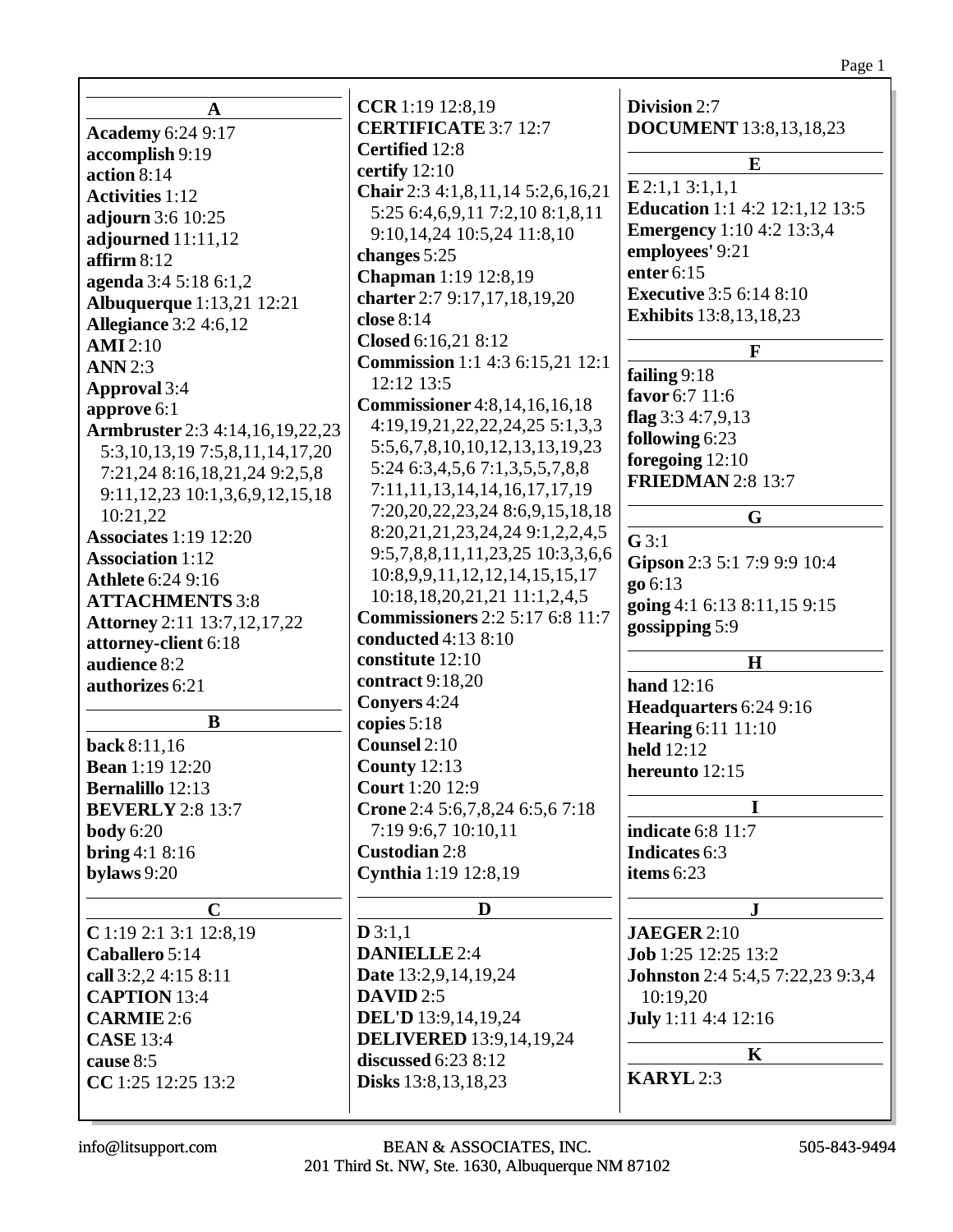| know $5:17$                          | $\mathbf{P}$                            | 8:23 10:7,8 11:2,5                            |
|--------------------------------------|-----------------------------------------|-----------------------------------------------|
|                                      | P2:1,13:1                               | roll 3:2 4:15                                 |
| L                                    | p.m 1:11 4:5 11:12                      | roll-call 7:4 8:16 10:2                       |
| law 2:119:19                         | pages 12:10                             | room $8:5$                                    |
| Liaison 2:9                          | Palomas 1:12                            | Ruiz 2:5 5:11,12 6:3,4 7:1,3,6,7              |
| limited 8:13                         | paper $5:20$                            | 8:9,25 9:1 10:16,17                           |
| litigation 6:19                      | participant 6:20                        | <b>rule</b> 9:19                              |
| <b>look</b> 5:22                     | passes 6:12 8:1 9:13 10:24              |                                               |
|                                      | <b>PATRICIA 2:3</b>                     | S                                             |
| $\mathbf{M}$                         | <b>PEC</b> 2:9                          | $S$ 2:1 3:1                                   |
| $ma'$ am 8:9                         | <b>PED</b> 13:7                         | <b>Salute</b> 3:3 4:6,9,12                    |
| Madam 4:8                            | pending 6:19                            | School 2:7                                    |
| material 9:17                        | Peralta 4:25                            | School's 9:17                                 |
| <b>matter</b> 12:14                  | pertaining 6:18                         | second 6:5,6,25 7:1,2 9:23,24,25              |
| matters 8:12                         |                                         | 11:2,4                                        |
| meet 6:21                            | please 4:15 7:4 8:2 10:2,25             | <b>Secretary 2:3</b>                          |
| meeting 1:10 4:2,5 6:16,22 8:13      | Pledge 3:2 4:6,10,12                    | Section 6:17                                  |
| 11:11 13:3,4                         | prefer 8:5                              | send 9:15                                     |
| meetings 6:17                        | <b>Present</b> 4:18,21 5:5,12           | separate 8:5                                  |
| <b>Member</b> 2:4,4,5,5,6            | privilege 6:18                          | Service 1:20                                  |
| Mexico 1:2,12,13,21 3:3 4:6,13       | privileges 9:22                         | Session 3:5 6:14 8:10,17                      |
| 12:2,9,12,13,21                      | proceedings 1:10 11:12 12:11            | set 12:15                                     |
| motion 6:1,4,12,13 8:1,13 9:13       | 13:3                                    | seven 5:15 9:13 10:24                         |
| 9:15 10:24,25 11:3                   | Professional 1:20                       | seven-to-zero 7:24 10:23                      |
| move 6:15 11:1                       | provides 6:17                           | share $5:23$                                  |
|                                      | <b>public</b> 1:1 4:2 6:20 12:1,12 13:4 | Sheet 3:9                                     |
| N                                    | pursuant 6:16                           | Sign-In $3:9$                                 |
| $N$ 2:1 3:1,1                        | $\mathbf 0$                             | sorry 5:8                                     |
| New 1:2, 12, 13, 21 3:3 4:6, 13 12:2 |                                         | Staff $2:7$                                   |
| 12:9, 12, 13, 21                     | quick 5:22                              | <b>State</b> 1:2 12:2,9,13                    |
| NM 1:19 12:19                        | quorum 5:15                             | stated 8:13 12:14                             |
| <b>NMPEC 2:10</b>                    | $\mathbf R$                             | statement 4:10                                |
| <b>NMPED 2:7</b>                     | R2:13:1                                 | step $8:2$                                    |
| <b>NMSA</b> 6:16                     | REC'D 13:10,15,20,25                    | <b>Street</b> 1:20 12:20                      |
| Northeast 1:12                       |                                         | <b>Student 6:24 9:16</b>                      |
| <b>Notice 9:16</b>                   | <b>RECEIPT 13:1</b>                     | students' 9:21                                |
| <b>NUMBER 13:2</b>                   | Records 2:8                             |                                               |
| NW 1:20 12:20                        | <b>REPORTED 1:19</b>                    | subject 6:18                                  |
|                                      | Reporter 12:9                           | substantially 9:20<br><b>Suite 1:20 12:20</b> |
| $\mathbf 0$                          | <b>REPORTER'S 3:7 12:7</b>              |                                               |
| Q3:1,1                               | <b>Reporting 1:20</b>                   | <b>Suspension 9:16</b>                        |
| <b>OFFICER 11:3</b>                  | requirements 9:19                       | T                                             |
| Okay 5:16,21,24                      | <b>response</b> 6:10 11:9               | T3:1                                          |
| <b>Open 8:17</b>                     | right $4:11\,5:21$                      | take 5:22 8:16                                |
| <b>Opposed 6:9 11:8</b>              | rights $9:21$                           | <b>taken</b> 8:14                             |
| opposition $6:11$ $11:10$            | <b>RMR</b> 12:8                         | testimony 12:15                               |
| order 3:2 4:1                        | <b>RMR-CRR</b> 1:19 12:19               | Thank 5:16 9:14                               |
| outside 8:3                          | <b>Robbins</b> 2:5 4:17,18 7:12,13 8:22 |                                               |
|                                      |                                         |                                               |